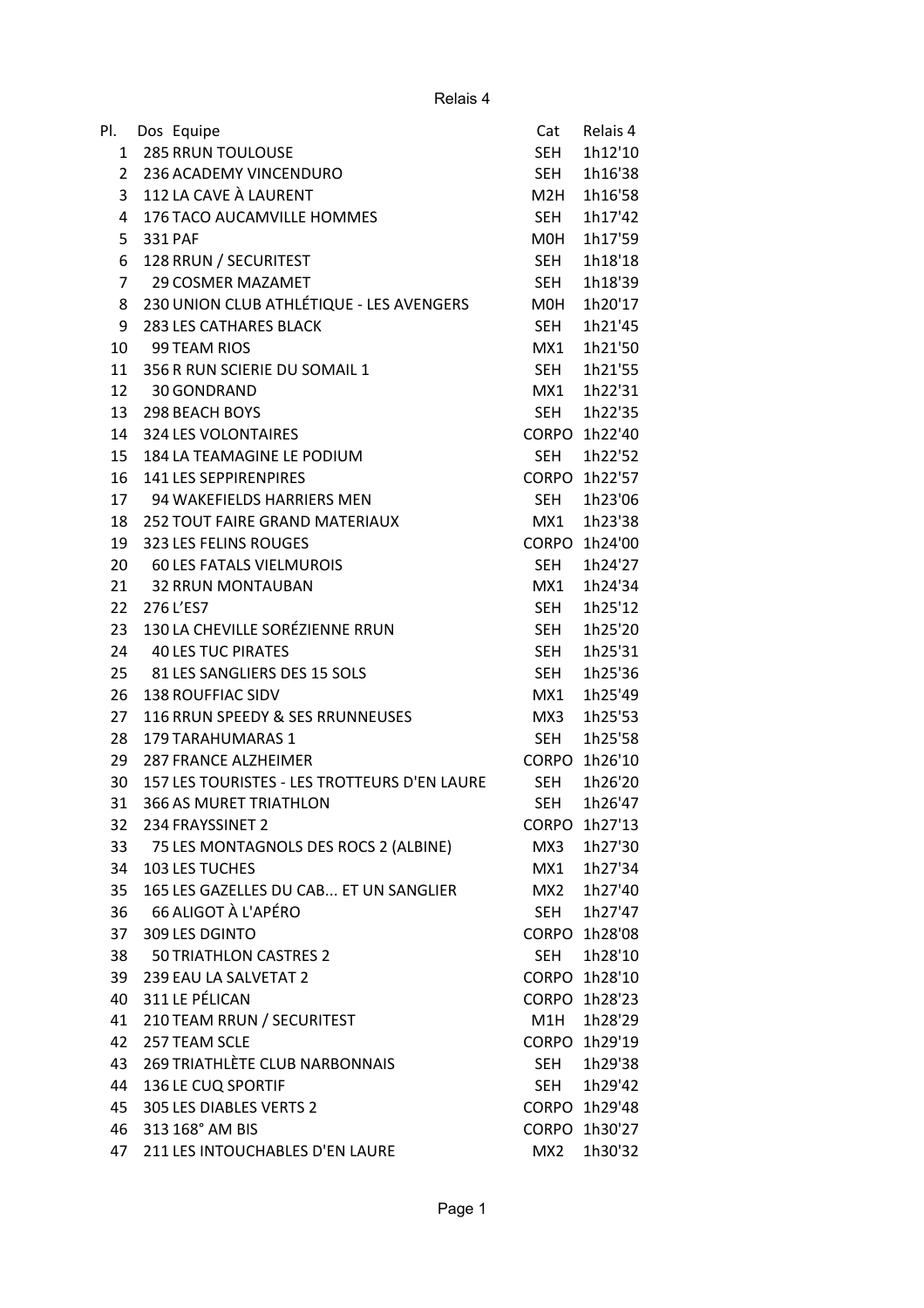| 48 | 339 LES CANARIS                            | <b>CORPO</b>    | 1h30'33       |
|----|--------------------------------------------|-----------------|---------------|
| 49 | <b>296 CHAUFFAGE GAZ SERVICES</b>          | MX <sub>2</sub> | 1h30'47       |
| 50 | <b>245 ACADEMY VINCENDURO 2</b>            | SEH             | 1h30'54       |
| 51 | 233 FRAYSSINET 1                           |                 | CORPO 1h31'06 |
| 52 | 72 ÔC FADA                                 | M0H             | 1h31'07       |
| 53 | 352 LES CASTORS DE L'ESPACE                | MX1             | 1h31'10       |
| 54 | 196 128 BIKE AVENUE                        | <b>SEF</b>      | 1h31'22       |
| 55 | 357 R RUN SCIERIE DU SOMAIL 2              | <b>CORPO</b>    | 1h31'29       |
| 56 | 325 TOURNEE DES GRANDS DUC                 | <b>SEH</b>      | 1h31'32       |
| 57 | 328 LES TUCOS GIVRÉS                       | MX1             | 1h31'41       |
| 58 | 183 LES GENS BONS SECS DE LACAUNE          | MX <sub>2</sub> | 1h31'58       |
| 59 | <b>139 BIOMETHARN</b>                      | MX1             | 1h32'12       |
| 60 | 70 UN AIR DE FAMILLE                       | MX1             | 1h32'17       |
| 61 | 124 MADAGIGA                               | MX1             | 1h32'17       |
| 62 | <b>43 LES ANTI-STADE</b>                   | <b>SEH</b>      | 1h32'21       |
| 63 | 227 LES FONDEURS DE MARIGNANE              | MX1             | 1h32'34       |
| 64 | 272 LÈU LÈU É PLAN                         | <b>SEH</b>      | 1h32'38       |
| 65 | 122 BRAVES 14 ÉQUIPE 3                     | CORPO           | 1h32'45       |
| 66 | 286 DENTOMED                               | <b>SEH</b>      | 1h32'48       |
| 67 | <b>317 CHIMERE ONE</b>                     | CORPO           | 1h32'54       |
| 68 | <b>150 LES ROUMÉGAÏRES</b>                 | MX1             | 1h33'20       |
| 69 | 316 10 CIC N°1                             |                 | CORPO 1h33'22 |
| 70 | 369 BIGARD                                 | <b>CORPO</b>    | 1h33'26       |
| 71 | <b>61 LES TAFIOLES</b>                     | <b>SEH</b>      | 1h33'31       |
| 72 | 310 RS4 PAS D'PLAQUE                       | MX1             | 1h33'47       |
| 73 | 175 TACO AUCAMVILLE MASTER                 | M3H             | 1h33'48       |
| 74 | 267 LA RECRE DE VALDU 1                    | M0H             | 1h34'01       |
| 75 | <b>83 TEAM FATALS VIELMUROIS</b>           | MX1             | 1h34'02       |
| 76 | 149 LES 4 FANTASTIQUES DES 15 SOLS         | MX <sub>2</sub> | 1h34'09       |
| 77 | 319 LES CAPORAUX CHEFS DU 8 RPIMA          | <b>CORPO</b>    | 1h34'20       |
| 78 | 263 DORNHA 1                               | M0H             | 1h34'22       |
| 79 | <b>204 LES FRISOUILLES</b>                 | MX3             | 1h34'25       |
| 80 | 312 168° AM                                | <b>CORPO</b>    | 1h34'28       |
| 81 | 111 CASTRES ATHLETISME JCCNY               | MX2             | 1h34'45       |
| 82 | 127 ON VA PAS LAISSER CA NOUS NON PLUS     | M0H             | 1h35'06       |
| 83 | 186 LES GENS SANS OS DE LACAUNE            | MX2             | 1h35'08       |
| 84 | 300 LES BOULETS                            | MOH             | 1h35'10       |
| 85 | 13 FROS'TUC                                | SEH             | 1h35'14       |
| 86 | <b>84 JUST FOR FUN AGAIN</b>               | M0H             | 1h35'15       |
|    | 297 LES VAURIENS ET LES VAURÉENS           |                 |               |
| 87 |                                            | MX1             | 1h35'19       |
| 88 | 342 LYNX 1                                 | <b>CORPO</b>    | 1h35'23       |
| 89 | 167 OLYMPIQUE DE SALIES                    | MX3             | 1h35'26       |
| 90 | 85 THOUY                                   | MX2             | 1h35'28       |
| 91 | 271 J'AIME CASTRES                         | MX1             | 1h35'29       |
| 92 | 278 TEAM CATHY                             | MX3             | 1h35'35       |
| 93 | 148 LE CAV SE REBIFFE                      | M1H             | 1h35'45       |
| 94 | 91 WAKEFIELD HARRIERS LADIES               | M1F             | 1h35'51       |
| 95 | 55 ETABLISSEMENTS SABLAYROLLES À AUSSILLON | MX1             | 1h35'54       |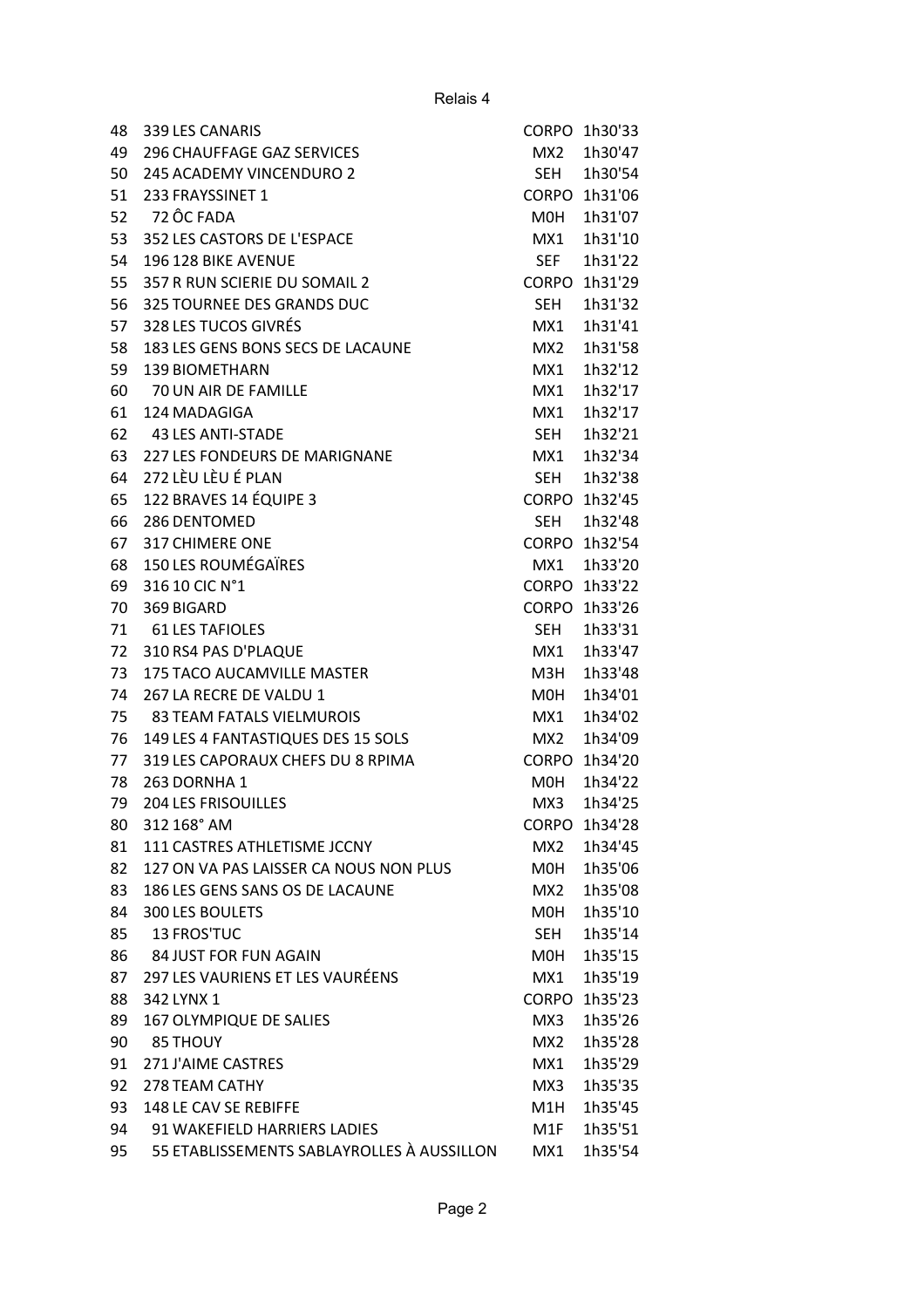| 96  | <b>181 TARAHUMARAS 3</b>              | M0H          | 1h35'56       |
|-----|---------------------------------------|--------------|---------------|
| 97  | 304 LES DIABLES VERTS 1               |              | CORPO 1h36'07 |
| 98  | 199 RG 2020                           | MOH          | 1h36'14       |
| 99  | 19 LES BARRES À MINE                  | M1H          | 1h36'15       |
| 100 | 4 LES POUMPILS FATIGUÉS               | SEH          | 1h36'19       |
| 101 | 78 LES MONTAGNOLS DES ROCS 5 (ALBINE) | M0H          | 1h36'24       |
| 102 | <b>180 FC BRASSAC</b>                 | SEH          | 1h36'28       |
| 103 | 90 MECA 6 1                           | SEH          | 1h36'36       |
| 104 | 123 ATHETIC FUTSAL CARCASSONNE        | <b>SEH</b>   | 1h36'39       |
| 105 | <b>292 EASYSPORT THOUY 2</b>          | M0H          | 1h36'44       |
| 106 | 71 LA DRINK TEAM                      | M0H          | 1h36'44       |
| 107 | 216 GAZELLES SAIXOLLES                | SEH          | 1h36'46       |
| 108 | 76 LES MONTAGNOLS DES ROCS 3 (ALBINE) | MX1          | 1h36'49       |
| 109 | 284 V AND B CASTRES/ALBI              | SEH          | 1h37'09       |
| 110 | 279 TEAM DES CRETES                   | MX1          | 1h37'11       |
| 111 | 44 CHOIZIT TP                         | <b>SEH</b>   | 1h37'13       |
| 112 | 347 VAL 31 / TCL3                     | SEH          | 1h37'20       |
| 113 | 137 LES CAUSSADAIS                    | MX1          | 1h37'21       |
|     | 114 63 TAC                            | SEH          | 1h37'28       |
|     | 115 41 TEAM EIFFAGE                   |              | CORPO 1h37'29 |
| 116 | 198 CYBLEX                            |              | CORPO 1h37'32 |
| 117 | 275 CHOURMO                           | M1H          | 1h37'36       |
| 118 | 153 LES SEPPIEDS CARRÉS               | SEH          | 1h37'38       |
| 119 | <b>215 TARAHUMARAS 5</b>              | M0H          | 1h37'39       |
| 120 | <b>321 JAUNE 3</b>                    |              | CORPO 1h37'53 |
| 121 | 132 LES DINGOS DES 15 SOLS            | MOH          | 1h38'03       |
| 122 | 353 A LA BOURRE                       | MX2          | 1h38'05       |
| 123 | 92 SERHY 1                            |              | CORPO 1h38'21 |
| 124 | <b>256 LES RATS TAUPES NUS</b>        | M0H          | 1h38'36       |
| 125 | 349 AUCHAN                            |              | CORPO 1h38'38 |
| 126 | 2 CHAI LES JUMEAUX                    | MX1          | 1h38'44       |
| 127 | <b>162 LES TONTONS FLINGUEURS</b>     | M2H          | 1h38'46       |
| 128 | 100 SECTAL                            | <b>SEH</b>   | 1h39'00       |
| 129 | <b>195 MARATHON TEAM</b>              | <b>SEH</b>   | 1h39'14       |
|     | 130 87 TEAM BLACK MOUNTAIN TRAIL      | <b>SEH</b>   | 1h39'31       |
| 131 | <b>224 TARNAISE DES PANNEAUX</b>      | M0H          | 1h39'39       |
| 132 | 334 DEVICEMOI 1                       | MX2          | 1h39'48       |
| 133 | 268 LA RECRE DE VALDU 2               | MX1          | 1h39'59       |
| 134 | 126 ON VA PAS LAISSER CA 2            | SEH          | 1h40'03       |
| 135 | <b>144 LES ASCADIENS</b>              | MX3          | 1h40'20       |
| 136 | <b>344 LES AUTHENTIQUES</b>           | <b>CORPO</b> | 1h40'27       |
| 137 | <b>62 TRIATHLON CASTRES 3</b>         | MX1          | 1h40'32       |
| 138 | 22 DILOY'S                            | SEH          | 1h40'46       |
| 139 | 358 A L'HEURE POUR L'APERO            | M0H          | 1h40'49       |
| 140 | <b>65 FAST AND FABULOUS</b>           | <b>CORPO</b> | 1h40'52       |
| 141 | <b>168 TEAM ARMAND</b>                | SEH          | 1h41'00       |
| 142 | 145 LES RAIDEURS DE LA GENTIANE       | <b>SEH</b>   | 1h41'04       |
| 143 | <b>18 CROCKLE</b>                     | SEH          | 1h41'08       |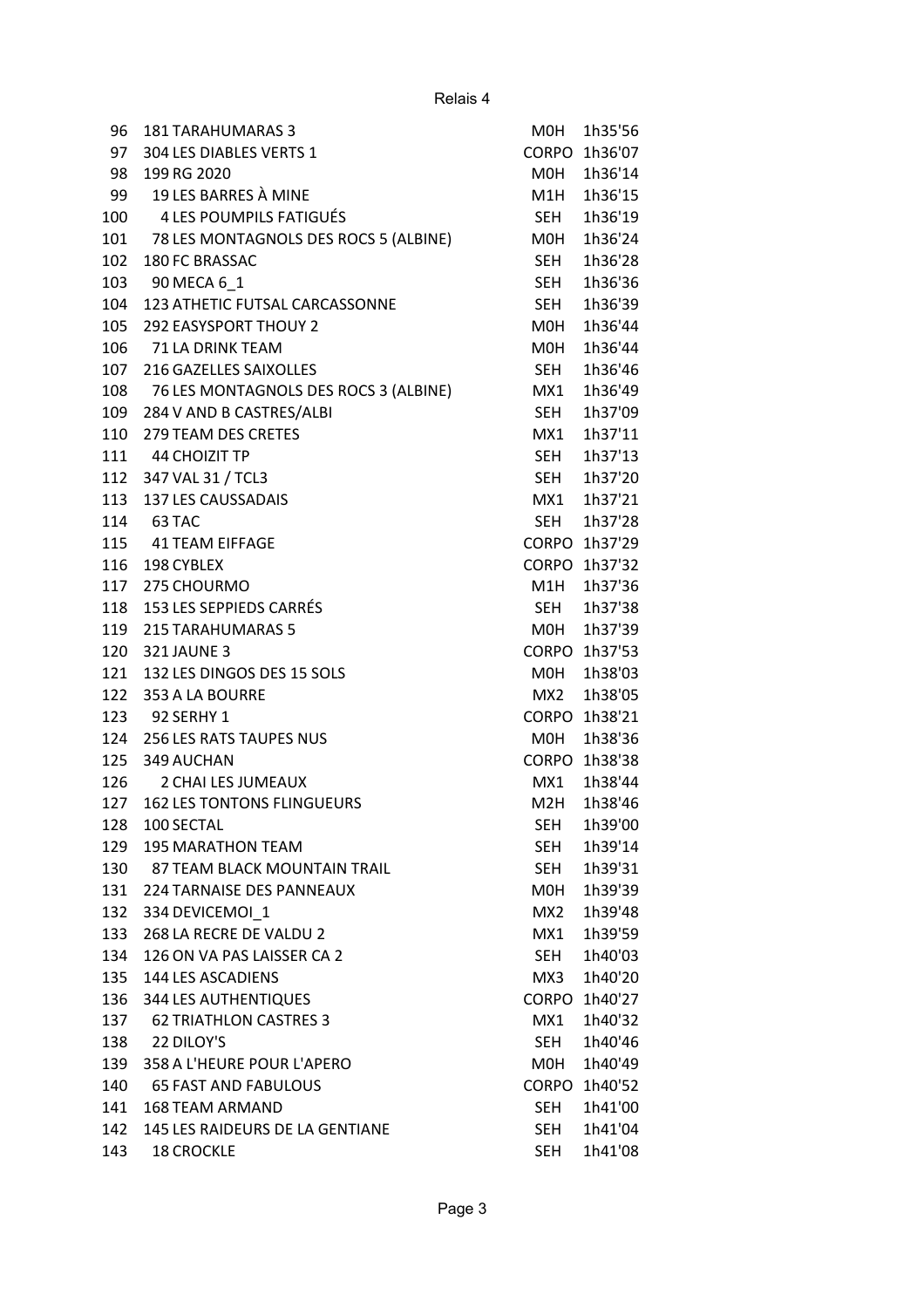| 144 | 208 MECA 6 2                          | <b>SEH</b>       | 1h41'11       |
|-----|---------------------------------------|------------------|---------------|
| 145 | 237 CARMAUX FEUERWEHRMANN             |                  | CORPO 1h41'15 |
| 146 | 159 LES COLLÈGUES DE CARCELLES        | MX2              | 1h41'34       |
| 147 | <b>106 LES COURTS-CIRCUITÉS</b>       |                  | CORPO 1h41'35 |
| 148 | 307 VALROTORO                         | SEH              | 1h41'38       |
| 149 | 361 ISIS RUNNING                      | SEH              | 1h41'43       |
| 150 | 73 CITRONS GIVRES                     | <b>SEH</b>       | 1h41'50       |
| 151 | 346 VAL31 / TCL2                      | SEH              | 1h41'55       |
| 152 | 330 L'OUSTALOU 1                      | MX1              | 1h41'58       |
| 153 | 109 CASTRES ATHLETISME SCLP           | MX2              | 1h42'02       |
| 154 | <b>147 LES POULINETTES</b>            | MX3              | 1h42'08       |
| 155 | 207 LACCROPARC                        | <b>SEH</b>       | 1h42'09       |
| 156 | 241 CGT                               | M0H              | 1h42'20       |
| 157 | 248 SIREA                             | <b>CORPO</b>     | 1h42'50       |
| 158 | 222 LES SEPPIPELETTES                 | <b>SEF</b>       | 1h42'51       |
| 159 | <b>182 LES MONTGEARDINS GIVRES</b>    | MX <sub>2</sub>  | 1h42'58       |
| 160 | 77 LES MONTAGNOLS DES ROCS 4 (ALBINE) | MX1              | 1h43'04       |
| 161 | <b>11 LES P'TITS LOUKOUMS</b>         | MX <sub>2</sub>  | 1h43'05       |
| 162 | 190 LES GENS BONS CRUS DE LACAUNE     | MX <sub>2</sub>  | 1h43'09       |
| 163 | 102 ON VA PAS LAISSER CA              | SEH              | 1h43'23       |
| 164 | 336 LES ESCALQUINOIS                  | MX1              | 1h43'28       |
| 165 | 95 WAKEFIELD HARRIERS MEN OVER 60     | M5H              | 1h43'30       |
| 166 | 33 LES PAPATINEURS GIVRÉS             | M1H              | 1h43'34       |
| 167 | <b>209 MJC SAINT BAUDILLE</b>         | M <sub>2</sub> H | 1h43'41       |
| 168 | 192 LES GENS BONS RASCOULET           | MX1              | 1h43'47       |
| 169 | 31 COURTOUJOURS                       | M2H              | 1h43'55       |
| 170 | <b>362 INTERSPORT LABEGE</b>          | MX <sub>2</sub>  | 1h43'59       |
| 171 | 238 EAU LA SALVETAT 1                 | <b>CORPO</b>     | 1h43'59       |
| 172 | 273 LES TOULOU' ZINZINS               | MX1              | 1h44'00       |
| 173 | 289 TEAM DSTT                         | M1H              | 1h44'12       |
| 174 | 218 LES SEPPITECHS                    | M1H              | 1h44'16       |
| 175 | 133 LES COMMINGEOISES                 | M1F              | 1h44'17       |
| 176 | 10 LES FLÈCHES MOLLES                 | MX1              | 1h44'26       |
| 177 | <b>67 FOUILLEUL FORMATIONS REVEL</b>  | MX1              | 1h44'37       |
| 178 | 104 ETS OULMIÈRE                      | <b>CORPO</b>     | 1h44'38       |
| 179 | 23 TIC                                | M0H              | 1h44'48       |
| 180 | 143 A L'ASCA                          | M4H              | 1h44'50       |
| 181 | 114 LES COUSINS                       | MX1              | 1h44'53       |
| 182 | 244 LA POSI'TIVE TEAM                 | MX <sub>2</sub>  | 1h44'55       |
| 183 | 174 TACO AUCAMVILLE FEMMES            | <b>MOF</b>       | 1h44'59       |
| 184 | 119 RRUN SAMBLAS SERVICE              | SEH              | 1h45'00       |
| 185 | 270 LES DURS DE LA CUISSE             | M0H              | 1h45'00       |
| 186 | 166 TEAM88                            | <b>SEH</b>       | 1h45'03       |
| 187 | 217 SEPPICK UP                        | MX1              | 1h45'10       |
| 188 | 343 LES COYOTES                       | <b>CORPO</b>     | 1h45'12       |
| 189 | 254 LA MIXITUDE                       | MX <sub>2</sub>  | 1h45'20       |
| 190 | 302 LES ON PASSAIT PAR LA             | <b>CORPO</b>     | 1h45'21       |
| 191 | <b>69 LES PIPELETTES</b>              | MX3              | 1h45'26       |
|     |                                       |                  |               |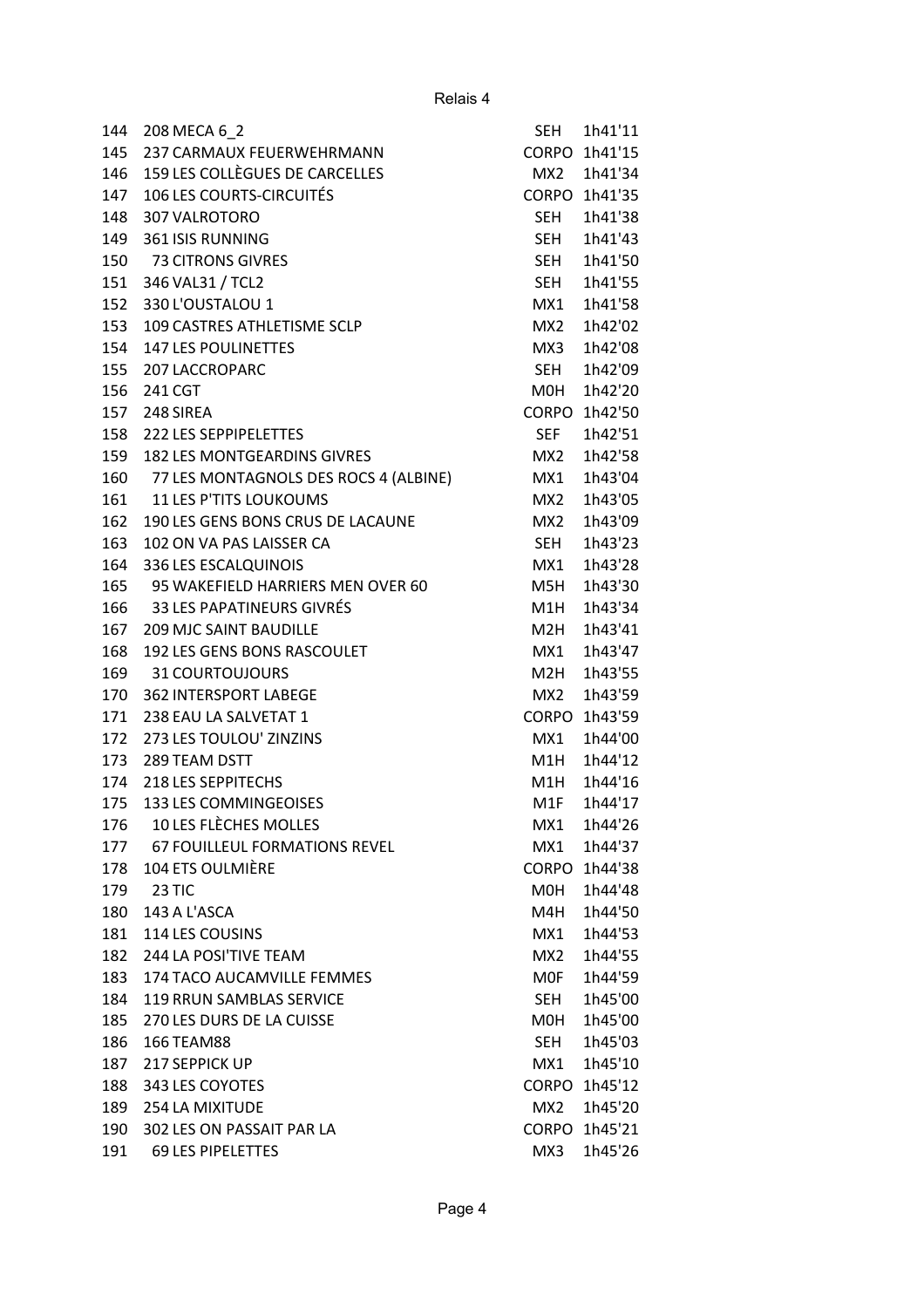| 192 | 54 REVEL SPRINTER GIVRE               | <b>SEH</b>      | 1h45'37 |
|-----|---------------------------------------|-----------------|---------|
| 193 | 146 ALBERT ET FILS BÂTIMENT.PERFO+    | MX1             | 1h45'37 |
| 194 | <b>221 SEPPIT BULL</b>                | MX1             | 1h45'37 |
| 195 | 306 LES DIABLES VERTS 3               | <b>CORPO</b>    | 1h45'48 |
| 196 | <b>39 LES FONTAINES GIVREES</b>       | MX3             | 1h45'48 |
| 197 | 53 L'ÉQUIPE DE CÉCÉ                   | <b>SEH</b>      | 1h45'52 |
| 198 | 225 TEAM ERA PGI                      | SEH             | 1h45'58 |
| 199 | <b>117 RRUN MASTER ONE</b>            | MX <sub>2</sub> | 1h46'01 |
| 200 | 235 FRAYSSINET 3                      | <b>CORPO</b>    | 1h46'04 |
| 201 | 303 ORPI                              | M1H             | 1h46'12 |
| 202 | 291 LES 4 NOIX DE COCO GIVRÉES        | MX1             | 1h46'14 |
| 203 | 52 L'ÉQUIPE DE CED                    | <b>SEH</b>      | 1h46'15 |
| 204 | <b>332 THE REVENANTS</b>              | M2H             | 1h46'26 |
| 205 | <b>156 LES SEPPICTYPES</b>            | M0H             | 1h46'27 |
| 206 | <b>177 TARAHUMARAS 2</b>              | MX3             | 1h46'29 |
| 207 | <b>82 LES PARENTS INDIGNES</b>        | MX2             | 1h46'40 |
| 208 | 354 LES GIVRE(E)S DE MISSEGLE         | <b>CORPO</b>    | 1h46'43 |
| 209 | 57 GOOD WILL OF RUNNING               | MX1             | 1h46'55 |
| 210 | 363 LES BABA O RUN                    | <b>SEH</b>      | 1h47'19 |
| 211 | 264 DORNHA 2                          | <b>SEH</b>      | 1h47'27 |
| 212 | 329 LOS EMPANADAS                     | MX <sub>2</sub> | 1h47'36 |
| 213 | <b>36 LAB RUNNERS 2</b>               | MX2             | 1h47'53 |
| 214 | 226 POUSSE-RAPIÈRE                    | MX1             | 1h48'02 |
| 215 | 98 PICTO TOULOUSE                     | <b>CORPO</b>    | 1h48'09 |
| 216 | 232 LES GIVRES DU 13                  | MX1             | 1h48'13 |
| 217 | <b>49 TRIATHLON CASTRES 4</b>         | MX1             | 1h48'15 |
| 218 | 228 UNION CLUB ATHLÉTIQUE - LES U CAN | <b>SEF</b>      | 1h48'15 |
| 219 | 290 LES 4 QUARTS TOUT TERRAIN         | MX1             | 1h48'34 |
| 220 | 327 L'OUSTALOU 2                      | M0H             | 1h48'35 |
| 221 | 194 LA JAVA BLEUE                     | M1H             | 1h48'46 |
| 222 | <b>274 LES DERNIERS</b>               | MX1             | 1h49'02 |
| 223 | 337 LES FILLES DU MURET TRI           | M1F             | 1h49'03 |
| 224 | 320 CREVE-COEUR DU 8                  | <b>CORPO</b>    | 1h49'05 |
| 225 | 203 APERO SAUCISSE CALVA 3            | MX2             | 1h49'21 |
| 226 | 187 LES GENS BONS FRAIS DE LACAUNE    | MX2             | 1h49'52 |
| 227 | <b>240 LES FLEURS DU TRAIL</b>        | M0H             | 1h50'04 |
| 228 | 189 LES VIEUX GENS BONS DE LACAUNE    | M5H             | 1h50'04 |
| 229 | 14 QUE LA FORCE SOIT AVEC NOUS !!!    | SEH             | 1h50'20 |
| 230 | 15 TUCETTES GIVREES 1                 | <b>SEF</b>      | 1h50'22 |
| 231 | 242 CLEMMIE ET SES DROLES DE MECS     | MX1             | 1h50'23 |
| 232 | 348 VAL31 / TCL4                      | M0H             | 1h50'36 |
| 233 | <b>6 LES PAGÉS EN GOGUETTE</b>        | MX2             | 1h50'38 |
| 234 | 38 TERROÏKO                           | <b>CORPO</b>    | 1h50'39 |
| 235 | <b>249 LOS TCHAOPINOS</b>             | MX1             | 1h50'42 |
| 236 | <b>359 FRITATRANS</b>                 | MX1             | 1h50'59 |
| 237 | 364 ORPI 2                            | MX1             | 1h51'02 |
| 238 | 200 LES GIVRES DE LA RONDE            | M2H             | 1h51'21 |
| 239 | 58 BURKLER UN JOUR BURKLER TOUJOURS   | MX3             | 1h51'21 |
|     |                                       |                 |         |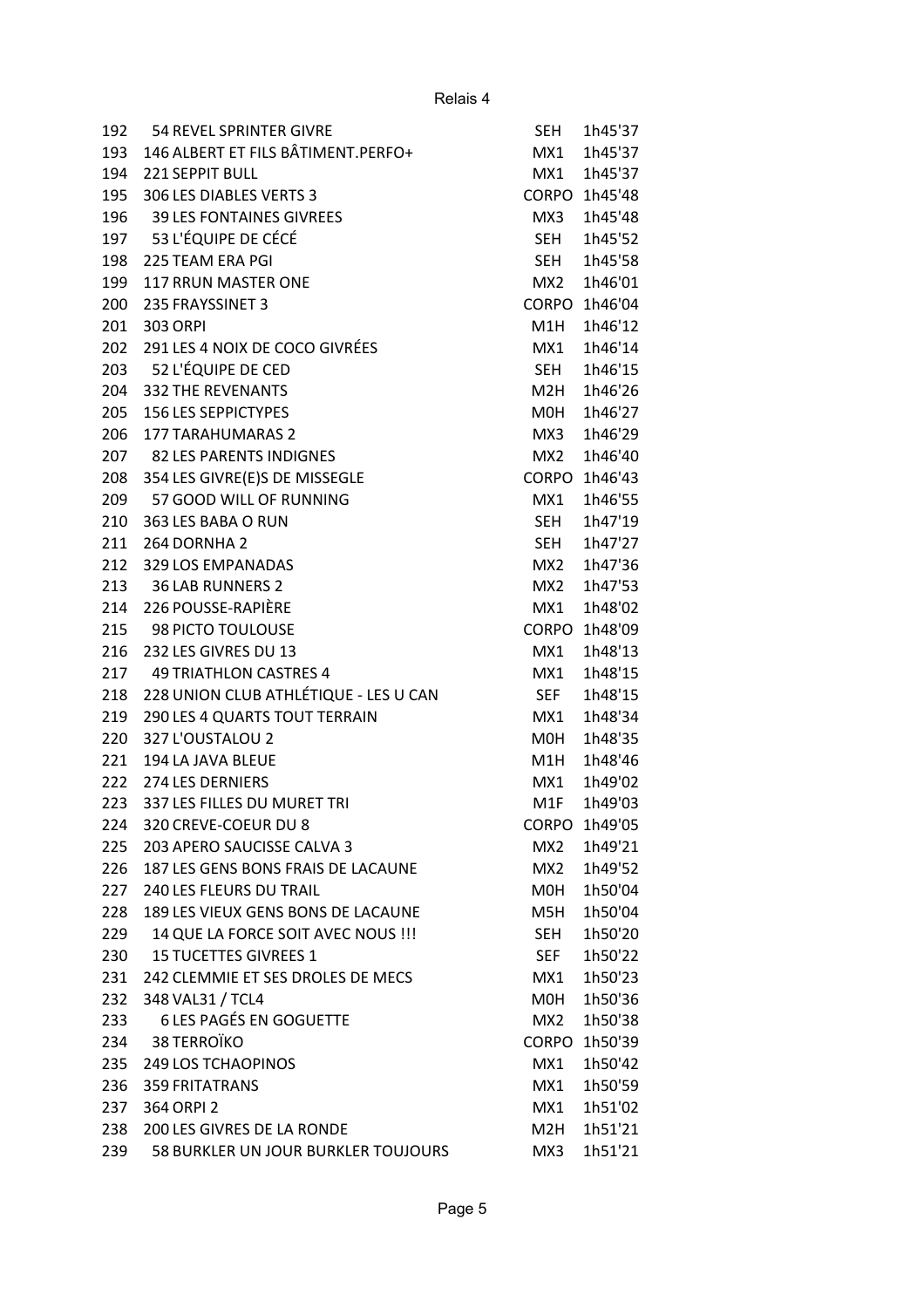| 240 | 178 EASYSPORT THOUY 1                 | M <sub>2F</sub>  | 1h51'22       |
|-----|---------------------------------------|------------------|---------------|
| 241 | 201 APERO SAUCISSE CALVA 1            | MX1              | 1h51'23       |
| 242 | 7 TIÉ LA FAMILLE !                    | MX <sub>2</sub>  | 1h51'27       |
| 243 | 345 VAL31 / TCL1                      | MX2              | 1h51'40       |
| 244 | <b>351 TOWER IMMOBILIER</b>           | <b>SEH</b>       | 1h51'43       |
| 245 | <b>27 LES VENTUS TURBINES</b>         | MX1              | 1h51'52       |
| 246 | 80 A M'EN DONNÉ                       | MX1              | 1h51'54       |
| 247 | 97 LA LIGUE DES JUSTICIERS CASTRAIS   | <b>SEH</b>       | 1h52'04       |
| 248 | 281 PERFO PLUS                        | MX3              | 1h52'05       |
| 249 | 213 LES TROTTEURS 1                   | MX1              | 1h52'17       |
| 250 | 202 APERO SAUCISSE CALVA 2            | M0H              | 1h52'20       |
| 251 | 51 TRIATHLON CASTRES 1                | <b>SEH</b>       | 1h52'24       |
| 252 | 107 LES BLEUS GIVRÉS                  | M1H              | 1h52'26       |
| 253 | <b>28 ALTO BIKES TOULOUSE</b>         | MX1              | 1h52'30       |
| 254 | 169 PAPY ARVI                         | M <sub>1</sub> H | 1h52'34       |
|     | 255 17 PAR TOUTANIS!                  | MX2              | 1h52'40       |
|     | 256 35 BRUTS DES COTEAUX              | M3H              | 1h52'48       |
| 257 | 368 EASY LET IT BE                    | MX3              | 1h53'15       |
| 258 | 341 LYNX 2                            | <b>CORPO</b>     | 1h53'16       |
| 259 | <b>8 TRACKS GIRLS</b>                 | M3F              | 1h53'20       |
| 260 | 121 BRAVES 14 ÉQUIPE 2                | <b>CORPO</b>     | 1h53'35       |
| 261 | <b>261 LES PIEDS TENDRE</b>           | M5H              | 1h53'40       |
| 262 | 314 LES BRAS CASSES                   |                  | CORPO 1h53'47 |
| 263 | 172 AAC TRAIL CLUP                    | MX1              | 1h53'55       |
| 264 | 288 LES NAVESSOLS VOLANTS             | M2H              | 1h54'01       |
| 265 | 308 TROM XUA SNOC                     | <b>CORPO</b>     | 1h54'05       |
| 266 | 88 LES GAZELLES DES VIGNALS           | M0F              | 1h54'10       |
| 267 | 350 LES FADAS DE LA CROIX DE MILLET   | MX2              | 1h54'35       |
| 268 | 101 LES BRISE-FER                     | M0H              | 1h54'51       |
| 269 | <b>5 LA DEFERLANTE AGENAISE</b>       | M1F              | 1h54'52       |
| 270 | 155 LES SEPIRE QUE PREVU              | MX2              | 1h55'07       |
| 271 | <b>277 LES RAPETOUT</b>               | MX1              | 1h55'21       |
| 272 | 113 LOS CRAMPOS                       | M1H              | 1h55'41       |
| 273 | 367 AS MURET TRIATHLON MIXTE          | MX2              | 1h55'41       |
| 274 | 89 SAGESSE                            | MOH              | 1h55'46       |
| 275 | 74 LES MONTAGNOLS DES ROCS 1 (ALBINE) | <b>SEH</b>       | 1h55'47       |
| 276 | 282 BARBIE ET CES KEN                 | MX1              | 1h56'00       |
| 277 | <b>48 MONSIEUR BRICOLAGE</b>          |                  | CORPO 1h56'03 |
| 278 | 161 LES COPAINS D'ABORD               | MX1              | 1h56'10       |
| 279 | 20 DEKRA DIAGNOSTIC CASTRES           | M3H              | 1h56'56       |
| 280 | 360 TEAM HQ                           | <b>CORPO</b>     | 1h57'03       |
| 281 | <b>193 LOS MARIATONTOS</b>            | MX1              | 1h57'33       |
| 282 | 96 LES 3 PIGEONNIERS                  | MX1              | 1h57'35       |
| 283 | <b>260 LES OLYMPIENS</b>              | MX1              | 1h57'35       |
| 284 | 214 TARAHUMARAS 4                     | MX1              | 1h57'37       |
| 285 | 21 VELO SPORT CASTRAIS                | <b>SEH</b>       | 1h57'55       |
| 286 | 185 LES GENS BONS AVEC OS DE LACAUNE  | M4H              | 1h57'57       |
| 287 | <b>158 LES RALEUSES</b>               | <b>SEF</b>       | 1h58'08       |
|     |                                       |                  |               |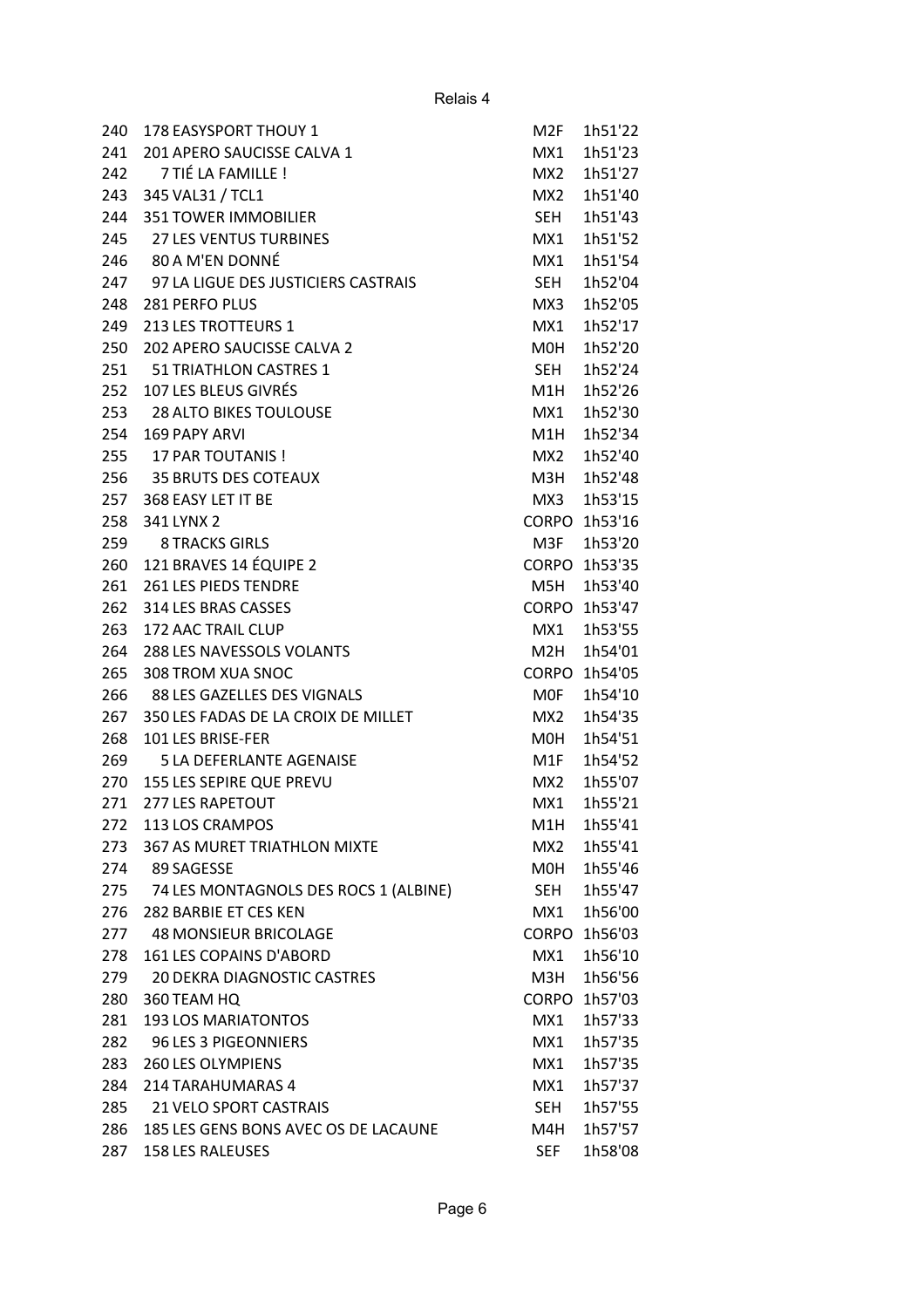| 288 | <b>68 LES FREEZÉS</b>                       | MX1              | 1h58'11       |
|-----|---------------------------------------------|------------------|---------------|
| 289 | 47 LAB RUNNERS 3 - LES FILANTS              | MX1              | 1h58'31       |
| 290 | 129 LES GALOPINS DE LAMBERT                 | MX3              | 1h58'57       |
| 291 | <b>93 SERHY 2</b>                           | <b>CORPO</b>     | 1h59'14       |
| 292 | <b>151 BACKPACKERS</b>                      | <b>CORPO</b>     | 1h59'24       |
| 293 | 118 RRUN ELLE & EUX                         | MX1              | 1h59'40       |
| 294 | 231 LES RUNNERS DU SCM                      | MX1              | 2h00'31       |
| 295 | <b>223 BABY TRAILER</b>                     | MX1              | 2h00'34       |
| 296 | 262 ATHLÉ LAURAGAIS OLYMPIQUE               | MX <sub>2</sub>  | 2h00'39       |
| 297 | 206 ON EN A GROS                            | <b>SEH</b>       | 2h00'52       |
| 298 | 135 AU FIN FOND DU FAITOUT :-)              | <b>CORPO</b>     | 2h00'53       |
| 299 | 253 MAZERES COURSE PEDESTRE                 | MX <sub>2</sub>  | 2h01'13       |
| 300 | <b>37 BLACK MOUNTAIN TRAIL</b>              | MX1              | 2h01'49       |
| 301 | <b>365 GIVRACYRAPTORS</b>                   | M3H              | 2h01'53       |
| 302 | 229 UNION CLUB ATHLÉTIQUE - LES BLA BLA RUN | MX1              | 2h01'56       |
| 303 | 108 CASTRES ATHLÉTISME SEAA                 | MX <sub>2</sub>  | 2h02'03       |
| 304 | 219 SEPPIJAMA                               | MX <sub>2</sub>  | 2h02'11       |
| 305 | 315 IMS SOCKETS                             | <b>CORPO</b>     | 2h02'15       |
| 306 | 220 SEPPITONIC                              | MX1              | 2h03'04       |
| 307 | 120 BRAVES 14 ÉQUIPE 1                      | <b>CORPO</b>     | 2h03'10       |
| 308 | 154 LES TROTTEURS 2 - TROTTEURS D'EN LAURE  | MX2              | 2h03'13       |
| 309 | 197 LES 4B DU CAB                           | M1F              | 2h03'16       |
| 310 | <b>164 LES TOURISTES</b>                    | <b>SEH</b>       | 2h03'17       |
| 311 | 12 SOS OXYGÈNE 31                           | M <sub>2</sub> H | 2h03'52       |
| 312 | 322 LA RH QUI S'ARRACHE                     | <b>CORPO</b>     | 2h04'02       |
| 313 | 255 PF MURET                                | MX2              | 2h04'10       |
| 314 | 338 CABRUN MIX                              | MX3              | 2h04'16       |
| 315 |                                             | <b>CORPO</b>     | 2h04'18       |
|     | 134 BANQUE POPULAIRE OCCITANE               |                  |               |
| 316 | 205 LA TEAM DES COCOS                       | MX1              | 2h04'19       |
| 317 | 293 OC RESIDENCES 1                         |                  | CORPO 2h04'21 |
| 318 | 294 OC RESIDENCES 2                         | <b>CORPO</b>     | 2h04'21       |
| 319 | 326 LES NOUVEAUX VENUS                      | MX2              | 2h04'37       |
| 320 | 301 INTERSPORT CASTRES                      | <b>CORPO</b>     | 2h04'51       |
| 321 | 3 TRACTEURS 73                              | M <sub>2</sub> H | 2h04'53       |
| 322 | <b>152 RRUN FIVE</b>                        | MOH              | 2h05'01       |
| 323 | 191 APERO SAUCISSE CALVA 4                  | MX3              | 2h05'11       |
| 324 | <b>251 LOS TRAPANELLOS</b>                  | MX2              | 2h05'15       |
| 325 | <b>173 LES CHALLENGERS</b>                  | MX1              | 2h05'54       |
| 326 | 34 ORDINO                                   | MX1              | 2h06'34       |
| 327 | 212 CJGI                                    | M <sub>2</sub> H | 2h07'16       |
| 328 | 46 COURS ET NE TE RETOURNES PAS             | <b>CORPO</b>     | 2h07'17       |
| 329 | 105 LES FILLES D'AIGUEFONDE                 | <b>SEF</b>       | 2h07'24       |
| 330 | <b>56 LES TAUREAUX ROSES</b>                | MX2              | 2h07'41       |
| 331 | <b>115 INTERSPORT MAGELLAN</b>              | MX2              | 2h07'45       |
| 332 | <b>125 LES GUIBOLES MOLLES</b>              | <b>SEH</b>       | 2h07'47       |
| 333 | 247 BOULE DE NEIGE                          | MX3              | 2h08'13       |
| 334 | 110 CASTRES ATHLETISME AAGM                 | MX2              | 2h08'16       |
| 335 | 64 LES CASSES NOISETTES                     | <b>SEF</b>       | 2h08'54       |